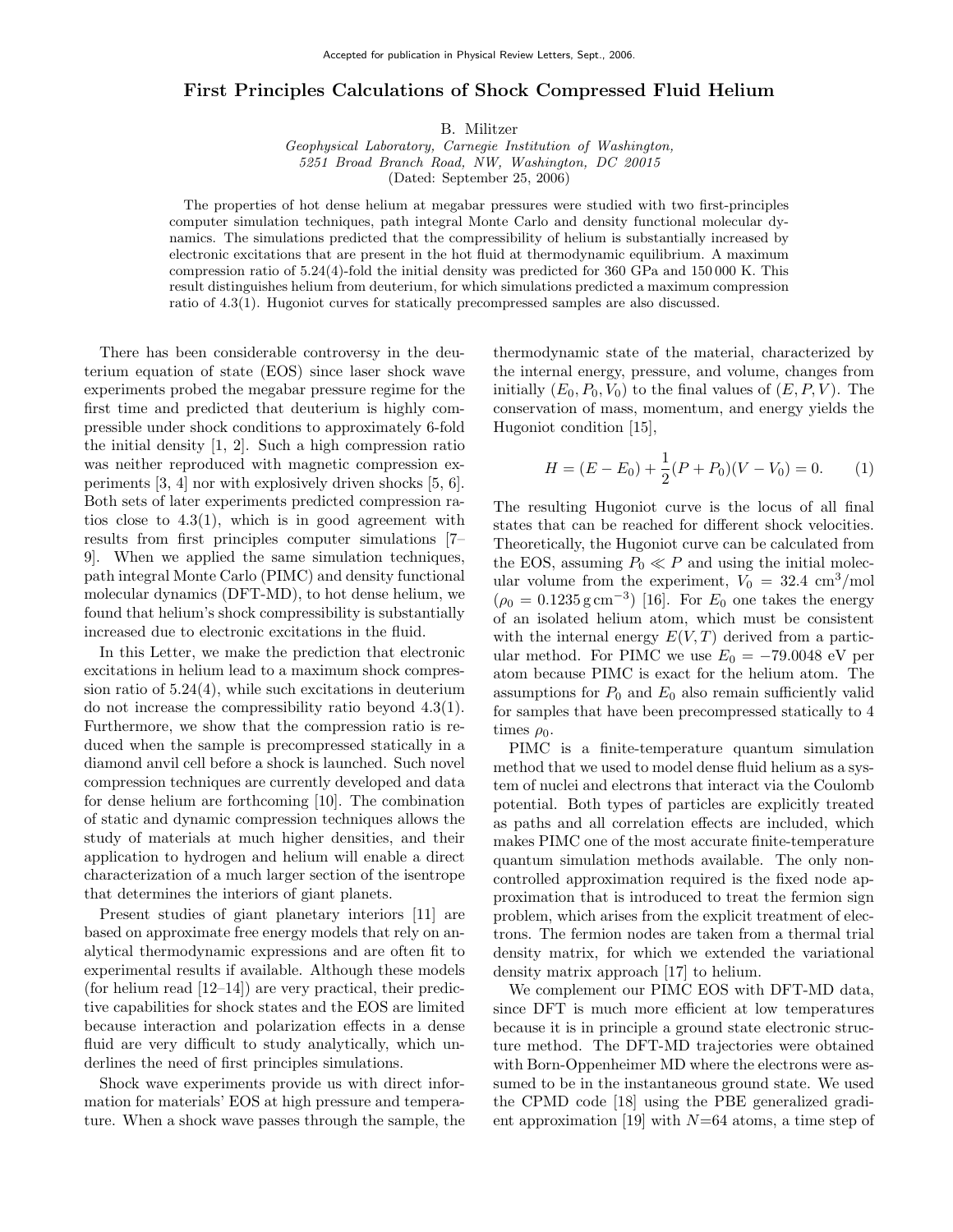

FIG. 1: The principal shock Hugoniot curves computed using DFT-MD with (solid line) and without (blue dashed line) the consideration of excited electronic states are compared with gas gun shock wave experiments [16] (open red symbols). The dashed purple line shows the computed reshock curve. The  $\diamond$ on it indicates the impedance match condition for the reshock experiment [16] (solid red symbol).

0.77 fs, Troullier-Martin pseudopotentials, and a 100 Ry cut-off for the plane wave expansion of the Kohn Sham orbitals, combined with  $\Gamma$  point sampling of the Brillioun zone. A finite size study showed that the Hugoniot results are well converged with  $N=64$ .

The only available shock data for fluid helium were obtained with gas gun experiments by Nellis et al. [16]. The comparison shown in Fig. 1 shows excellent agreement between experimental data and DFT-MD simulation results for the principal and the reshock Hugoniot curves.

The DFT-MD results without electronic excitations are closely tracked by data from classical Monte Carlo (CMC) simulations using the Aziz pair potential [20]. This potential was derived to describe the interaction of two isolated helium atoms. With rising shock pressure, DFT-MD and CMC curves in Fig. 2 show a gradual increase in compression towards 4-fold the initial density, which represents the high pressure limit, where the kinetic energy dominates over the potential energy and the system behaves approximately like non-interacting particles.

Conversely, the results from PIMC calculations predict much higher compression ratios, reaching a maximum of 5.24 $\pm$ 0.04 for  $P = 360$  GPa and  $T = 150000$ K. This increase in compression is due to electronic excitations that are present in the hot dense fluid at thermodynamic equilibrium. Helium differs in this regard from shocked deuterium, for which PIMC calculation predicted a maximum compression ratio of only 4.3(1) [8].

In our PIMC simulation program, the pair density ma-



FIG. 2: The principal shock Hugoniot curve of helium is shown as a function of compression ratio. PIMC and DFT-MD results were combined to span a large range of temperature, as the circles in the curve indicate. Effects of thermal electronic excitations (purple solid line) were used to correct the ground state DFT-MD calculations (blue dashed line), which resulted in a strong increase in compressibility. Results a from classical simulation using the Aziz pair potential and from a non-interacting plasma model are included.

trix technique [21, 22] is employed to treat the Coulomb interactions. The accurate treatment of the many-body correlations and the application of the nodal restriction for the paths requires the use of a small step,  $\tau = \beta/M$ , to discretize the paths in imaginary time  $\beta = 1/k_BT$  into M steps. Using a time step between  $\tau^{-1} = 2 \times 10^6$  and  $16 \times 10^6$ K depending on density, allowed a reduction of the remaining time step error in the observables below the size of MC error bars.

PIMC simulations with  $N_e = 32$  electrons and  $N=16$ nuclei were performed on a grid of 12 densities and 5 temperatures ranging from  $3.5 \ge r_s \ge 1.0$  and  $10^6 \ge T \ge$ 61250 K. The resulting EOS was interpolated to obtain the Hugoniot curves. A finite-size extrapolation with up to  $N=57$  nuclei was done for four points in  $T-\rho$  space,  $T=125\,000$  and  $10^6$  K combined with  $r_s = 1.86$  and 1.25. Above 100 GPa, the Hugoniot curve is insensitive to finite size corrections because of the high temperatures and due to the partial cancellation of pressure and internal energy corrections in Eq. 1. After propagating the correction and the uncertainty of the finite size extrapolation, we obtained  $5.24\pm0.04$  as maximum compression ratio of fluid helium, which actually brackets the original value of 5.25 obtained for  $N=16$ .

The predicted increase in compression beyond 4-fold the initial density in helium can be understood by invoking a very simple free energy model, which assumes helium to be composed of different non-interacting species, He,  $He<sup>+</sup>$ , and  $He<sup>2+</sup>$ , to represent the various ionization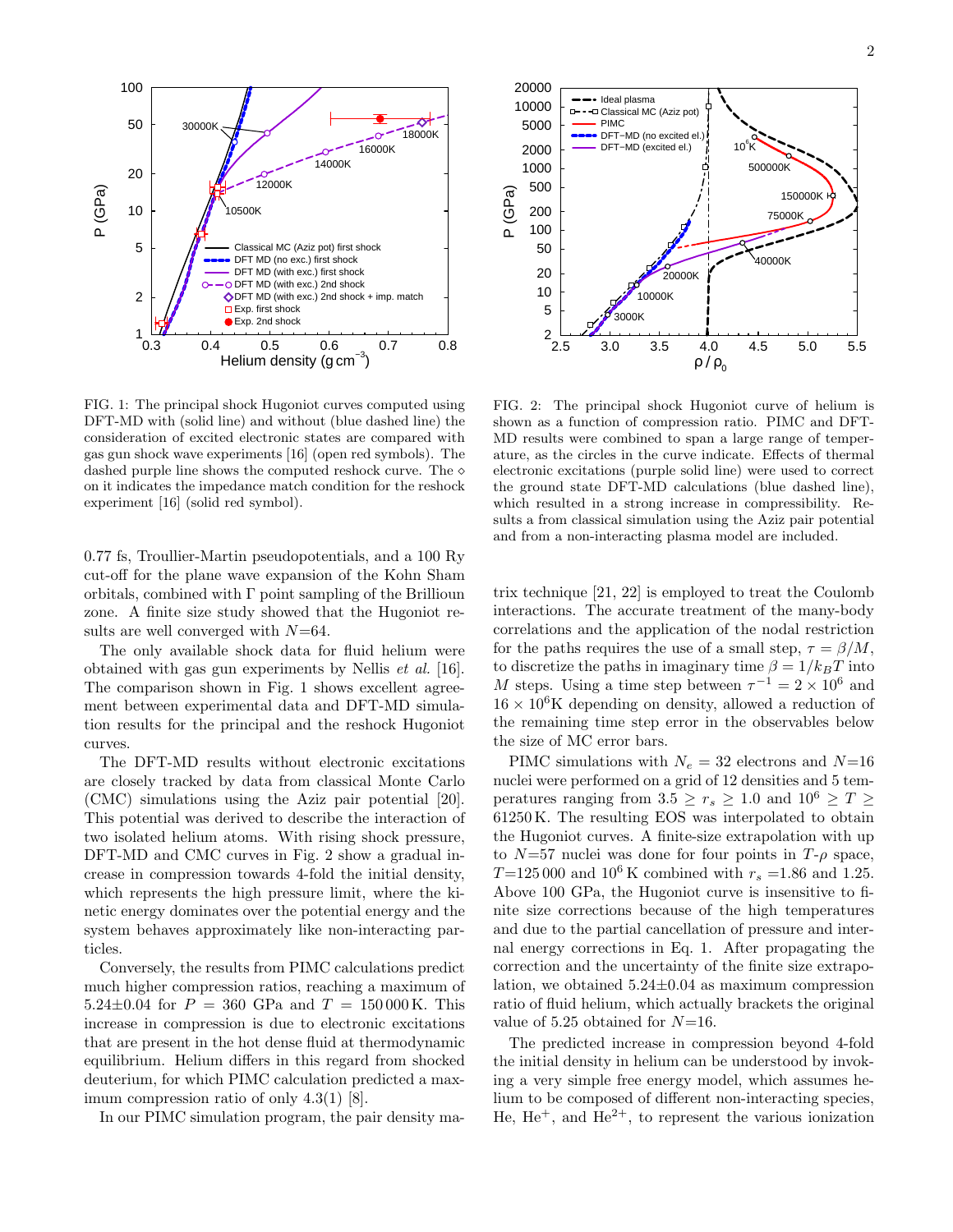stages of helium as well as free electrons. The resulting Hugoniot curve shows a similar increase in the compression ratio demonstrating that the increase beyond 4-fold is due to electronic excitations leading to free electrons.

To further verify this hypothesis, we corrected the DFT EOS for finite-temperature electronic effects. For a number of snapshots along the MD trajectory, we thermally populated the instantaneous excited electronic states [23] using the Mermin functional with up to 7 additional orbitals per atom. For temperatures above 15 000 K, the resulting corrections to the internal energy and pressure leads to a substantial increase in shock compressibility. This increase is primarily caused by a rise in the internal energy due to thermal population of excited electronic states. Fluid helium maintains a wide excitation gap ranging between 5 and 15 eV for  $T \leq 80000 \,\mathrm{K}$  and  $2.6 \geq r_s \geq 1.0$ . On the principal Hugoniot, electronic excitations occur above 20 GPa, which explains why the gas gun experiments have not reached the regime of electronic excitations. Even a gas gun reshock experiment would be insufficient because the final temperatures remain relatively low (Fig. 1), and facilities that can generate faster shock waves are needed instead.

The maximum shock pressures that can be reached at a particular experimental facility depend on the power of the drive but also on the impedance of the sample material. For the same shock drive, the final shock pressure is, to a first approximation, proportional to the initial density of the sample material. The maximum pressure reported for deuterium Nova laser shocks [1, 2], 340 GPa, and the highest achievable on the Z machine [3, 4], 175 GPa, would translate to approximately 246 GPa, and 127 GPa [28] in helium. Consequently, with both facilities one would be able reach the regime of the predicted 5-fold compression and probe the effect of electronic excitations.

The comparison in Fig. 3 shows the discussed increase in compressibility beyond 4-fold for helium, while our results for deuterium [8, 26] show hardly any, despite the similarity of the two fluids. Deuterium molecules and helium atoms have the same mass and provide two mechanisms to absorb shock energy, which in principle can lead to shock compression ratios substantially larger than 4. The helium atom has two ionization stages with energies of 24.6 and 54.4 eV. Deuterium molecules dissociate with 4.5 eV energy, and the ionization of resulting atoms requires 13.6 eV. However, the explanation for the different shock behavior of helium and deuterium is not a consequence of single particle properties but is a result of different degrees of particle interaction. Fig. 4 shows the Hugoniot function,  $H$ , for both materials at 5-fold compression. For helium, first principles calculation that include the interaction effects, as well as the non-interacting plasma model, predict that  $H$  changes its sign, implying that helium is more than 5-fold compressible. While the non-interacting plasma model predicts



FIG. 3: The principal shock Hugoniot curves for deuterium [24] and helium are shown for samples that were precompressed to different initial densities. For both materials, the precompression reduces the maximum compression ratio  $\rho/\rho_0$  that can be reached. For helium, the indicated initial densities (a)-(d) correspond to the initial pressures of 7.1 kbar, 1.8 kbar, 188 bar [25], and 1 bar. The DFT-MD and PIMC data shown in Fig. 2 were interpolated for helium.

the same behavior also for deuterium, the PIMC simulations show that the  $H$  function is strictly negative because the pressure is substantially higher than suggested by the non-interacting plasma model.

The interaction effects at 5-fold compression are stronger in deuterium than in helium because in helium, the initial density is lower and, more importantly, the electronic orbitals are much more localized. The initial density,  $\rho_0 = 0.1235 \,\mathrm{g\,cm^{-3}}$  corresponds to a Wigner-Seitz radius of  $r_s = 3.51 \left[ \frac{4}{3} \pi (r_s a_0)^3 \right] = V/N_e$ , and 95% of the electron charge is localized in 10% of the total volume. The initial density of fluid deuterium,  $\rho_0 = 0.171 \,\mathrm{g\,cm}^{-3}$ corresponds to  $r_s = 3.16$ , and 95% of the charge is localized in 40% of the volume. With increasing compression, the orbitals in deuterium start to overlap sooner and the resulting polarization and exchange interactions will increase the pressure, which causes deuterium to appear less compressible in shock experiments.

In Fig. 3, we use our first principles calculations to predict how the static precompression will affect the Hugoniot curves of helium and deuterium [24]. For helium, a precompression to 4-fold the cryogenic liquid density at 1 bar,  $\rho_0 = 4\rho_0^{\text{(bar)}}$ , increases the maximum density on the Hugoniot curve to  $\rho = 17.5 \rho_0^{(\text{1bar})}$ . However, the maximum compression ratio for the dynamic compression,  $\eta = \rho/\rho_0$ , decreases in both materials with increasing precompression. The increase in the initial density leads to stronger interactions under shock conditions. In general the shock compression ratio is determined by the relative importance of excitations of internal degrees of